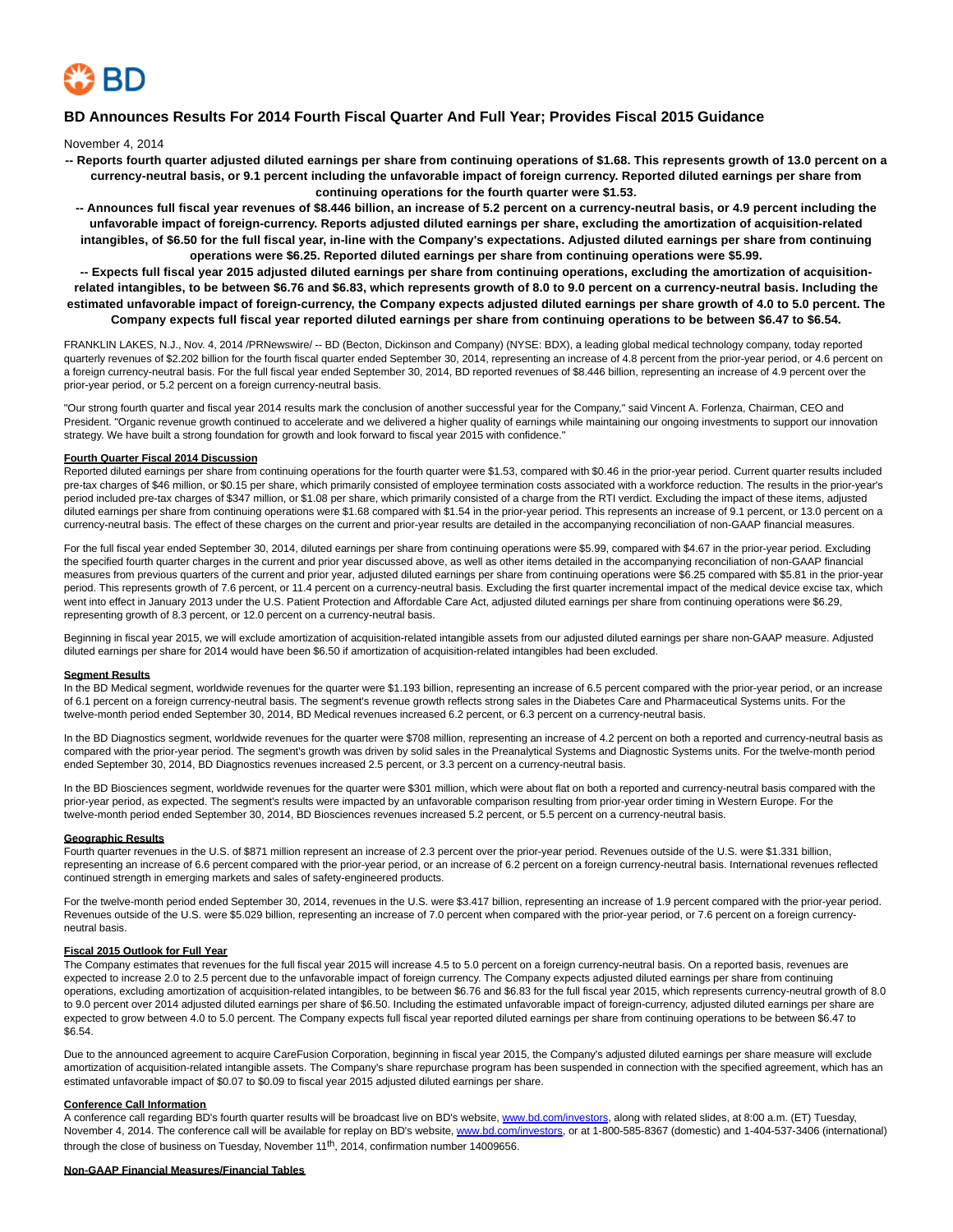This news release contains certain non-GAAP financial measures. Reconciliations of these and other non-GAAP measures to the comparable GAAP measures are included in the attached financial tables. Within the attached financial tables presented, certain columns and rows may not add due to the use of rounded numbers. Percentages and earnings per share amounts presented are calculated from the underlying amounts.

#### **About BD**

BD is a leading medical technology company that partners with customers and stakeholders to address many of the world's most pressing and evolving health needs. Our innovative solutions are focused on improving drug delivery, enhancing the diagnosis of infectious diseases and cancers, supporting the management of diabetes and advancing cellular research. We have more than 30,000 associates in 50 countries who strive to fulfill our purpose of "Helping all people live healthy lives" by advancing the quality, accessibility, safety and affordability of healthcare around the world. For more information, please visit **[www.bd.com](http://www.bd.com/)**.

This press release, including the section entitled "Fiscal 2015 Outlook for Full Year", contains certain estimates and other forward-looking statements (as defined under Federal securities laws) regarding BD's performance, including future revenues and earnings per share. All such statements are based upon current expectations of BD and involve a number of business risks and uncertainties. Actual results could vary materially from anticipated results described, implied or projected in any forward-looking statement. With respect to forward-looking statements contained herein, a number of factors could cause actual results to vary materially. These factors include, but are not limited to: potential cuts in governmental healthcare spending, which could result in reduced demand for our product or downward pricing pressure; measures to contain healthcare costs; adverse changes in regional, national or foreign economic conditions, including any impact that may result on our ability to access credit markets and finance our operations, the demand for our products and services as a result of reduced government funding, lower utilization rates or otherwise, or our suppliers' ability to provide products needed for our operations; changes in interest or foreign currency exchange rates; our ability to successfully integrate any businesses we acquire; the adverse impact of cyber-attacks on our information systems; competitive factors including technological advances and new products introduced by competitors; pricing and market pressures; difficulties inherent in product development, delays in product introductions and uncertainty of market acceptance of new products; increases in energy costs and their effect on, among other things, the cost of producing BD's products; efficacy or safety concerns relating to product recalls; fluctuations in costs and availability of raw materials and in BD's ability to maintain favorable supplier arrangements and relationships; new or changing laws and regulations impacting our business or changes in enforcement practices with respect to such laws; uncertainties of litigation (as described in BD's filings with the Securities and Exchange Commission); future healthcare reform, including changes in government pricing and reimbursement policies or other cost containment reforms; the effects of potential pandemic diseases; and issuance of new or revised accounting standards, as well as other factors discussed in BD's filings with the Securities and Exchange Commission. We do not intend to update any forward-looking statements to reflect events or circumstances after the date hereof except as required by applicable laws or regulations.

#### Contact:

Monique N. Dolecki, Investor Relations 201-847-5453

## BECTON DICKINSON AND COMPANY

CONSOLIDATED INCOME STATEMENTS

(Unaudited; Amounts in millions, except share and per share data)

|                                                                          | Three Months Ended September 30, |       |          |       |           |
|--------------------------------------------------------------------------|----------------------------------|-------|----------|-------|-----------|
|                                                                          |                                  | 2014  |          | 2013  | % Change  |
| <b>REVENUES</b>                                                          | \$                               | 2.202 | \$       | 2,101 | 4.8       |
| Cost of products sold                                                    |                                  | 1,099 |          | 1,014 | 8.4       |
| Selling and administrative                                               |                                  | 561   |          | 877   | (36.0)    |
| Research and development                                                 |                                  | 140   |          | 133   | 5.7       |
| <b>TOTAL OPERATING COSTS</b>                                             |                                  |       |          |       |           |
| <b>AND EXPENSES</b>                                                      |                                  | 1,801 |          | 2,024 | (11.0)    |
| <b>OPERATING INCOME</b>                                                  |                                  | 401   |          | 76    | NM        |
| Interest income                                                          |                                  | 10    |          | 14    | (28.7)    |
| Interest expense                                                         |                                  | (36)  |          | (34)  | 5.8       |
| Other income, net                                                        |                                  | 1     |          | 3     | (65.9)    |
|                                                                          |                                  |       |          |       |           |
| INCOME FROM CONTINUING OPERATIONS BEFORE                                 |                                  |       |          |       |           |
| <b>INCOME TAXES</b>                                                      |                                  | 376   |          | 60    | NΜ        |
| Income tax provision (benefit)                                           |                                  | 76    |          | (31)  | <b>NM</b> |
|                                                                          |                                  |       |          |       |           |
| INCOME FROM CONTINUING OPERATIONS                                        |                                  | 301   |          | 91    | <b>NM</b> |
|                                                                          |                                  |       |          |       |           |
| INCOME FROM DISCONTINUED OPERATIONS                                      |                                  |       |          |       |           |
| NET OF INCOME TAX PROVISION OF<br>\$0 AND \$1, RESPECTIVELY              |                                  |       |          |       |           |
|                                                                          |                                  |       |          |       |           |
| <b>NET INCOME</b>                                                        | \$                               | 301   | \$       | 91    | <b>NM</b> |
| <b>EARNINGS PER SHARE</b>                                                |                                  |       |          |       |           |
|                                                                          |                                  |       |          |       |           |
| Basic:                                                                   |                                  |       |          |       |           |
| Income from continuing operations<br>Income from discontinued operations | \$<br>\$                         | 1.56  | \$<br>\$ | 0.47  | ΝM        |
| Net income                                                               | \$                               | 1.56  | \$       | 0.46  | NΜ        |
|                                                                          |                                  |       |          |       |           |
| Diluted:                                                                 |                                  |       |          |       |           |
| Income from continuing operations                                        | \$                               | 1.53  | \$       | 0.46  | NΜ        |
| Income from discontinued operations                                      | \$                               |       | \$       |       |           |
| Net income                                                               | \$                               | 1.53  | \$       | 0.46  | NM        |
| AVERAGE SHARES OUTSTANDING (in thousands)                                |                                  |       |          |       |           |

Basic 192,332 194,697 Diluted 196,460 198,628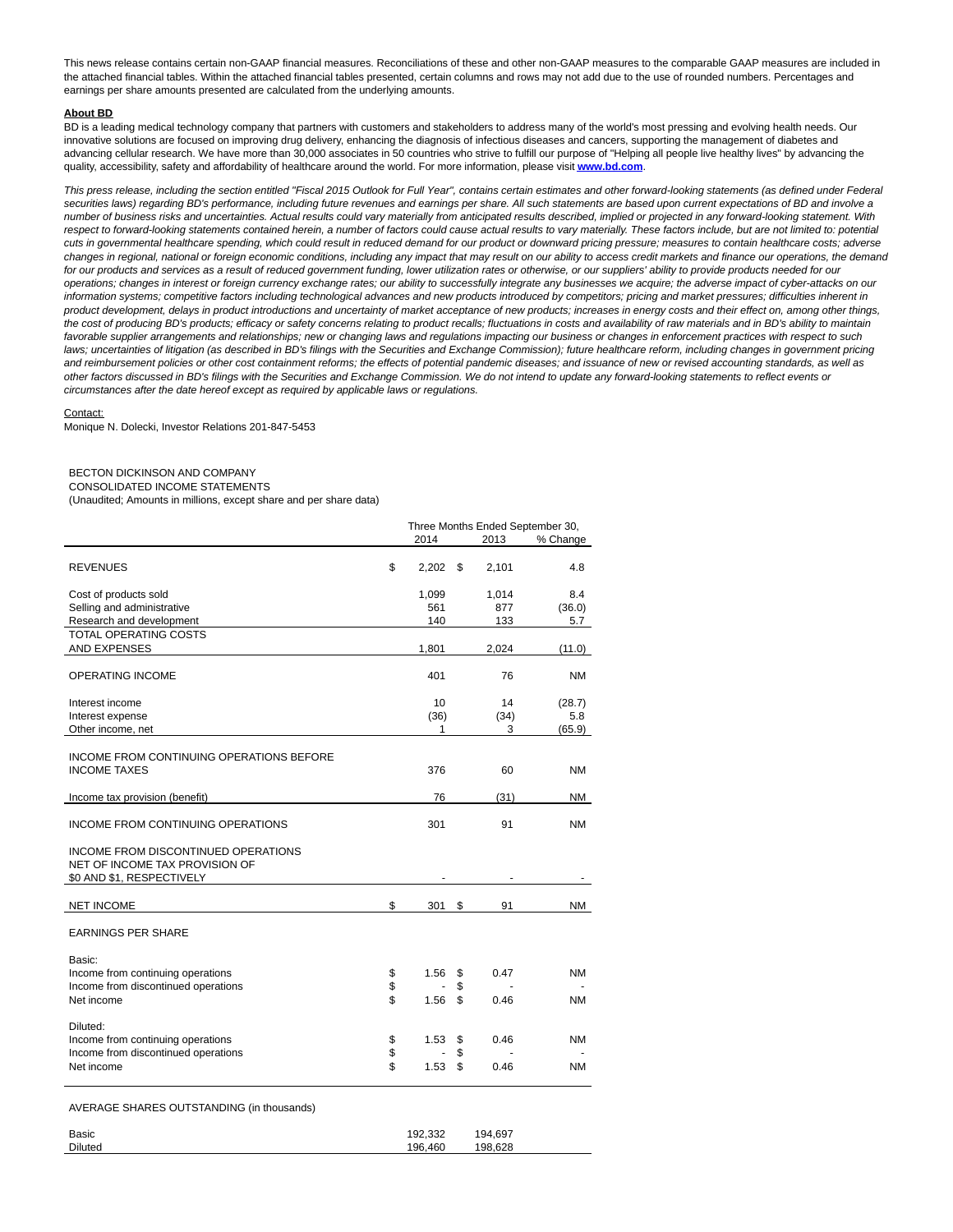## BECTON DICKINSON AND COMPANY CONSOLIDATED INCOME STATEMENTS

(Unaudited; Amounts in millions, except share and per share data)

|                                                                       |          |              |          |              | Twelve Months Ended September 30, |
|-----------------------------------------------------------------------|----------|--------------|----------|--------------|-----------------------------------|
|                                                                       |          | 2014         |          | 2013         | % Change                          |
| <b>REVENUES</b>                                                       | \$       | 8.446        | \$       | 8,054        | 4.9                               |
| Cost of products sold                                                 |          | 4,145        |          | 3,883        | 6.7                               |
| Selling and administrative                                            |          | 2,145<br>550 |          | 2,422<br>494 | (11.4)<br>11.3                    |
| Research and development<br><b>TOTAL OPERATING COSTS</b>              |          |              |          |              |                                   |
| AND EXPENSES                                                          |          | 6,840        |          | 6,800        | 0.6                               |
| <b>OPERATING INCOME</b>                                               |          | 1,606        |          | 1,254        | 28.0                              |
| Interest income                                                       |          | 46           |          | 40           | 15.1                              |
| Interest expense                                                      |          | (135)        |          | (138)        | (2.2)                             |
| Other income, net                                                     |          | 5            |          | 9            | (45.6)                            |
| INCOME FROM CONTINUING OPERATIONS BEFORE<br><b>INCOME TAXES</b>       |          | 1,522        |          | 1,165        | 30.6                              |
|                                                                       |          |              |          |              |                                   |
| Income tax provision                                                  |          | 337          |          | 236          | 42.8                              |
| INCOME FROM CONTINUING OPERATIONS                                     |          | 1,185        |          | 929          | 27.5                              |
| INCOME FROM DISCONTINUED OPERATIONS<br>NET OF INCOME TAX PROVISION OF |          |              |          |              |                                   |
| \$0 AND \$222, RESPECTIVELY                                           |          |              |          | 364          | ΝM                                |
| <b>NET INCOME</b>                                                     | \$       | 1,185        | \$       | 1,293        | (8.4)                             |
| <b>EARNINGS PER SHARE</b>                                             |          |              |          |              |                                   |
| Basic:<br>Income from continuing operations                           | \$       | 6.13         | \$       | 4.76         | 28.8                              |
| Income from discontinued operations                                   | \$       |              | \$       | 1.86         | NM                                |
| Net income                                                            | \$       | 6.13         | \$       | 6.63         | (7.5)                             |
| Diluted:                                                              |          |              |          |              |                                   |
| Income from continuing operations                                     | \$       | 5.99         | \$       | 4.67         | 28.3                              |
| Income from discontinued operations<br>Net income                     | \$<br>\$ | 5.99         | \$<br>\$ | 1.83<br>6.49 | NM<br>(7.7)                       |
|                                                                       |          |              |          |              |                                   |

AVERAGE SHARES OUTSTANDING (in thousands)

| <b>Basic</b>   | 193.299 | 195,157 |  |
|----------------|---------|---------|--|
| <b>Diluted</b> | 709     | 199.193 |  |

NM - Not Meaningful

BECTON DICKINSON AND COMPANY SUPPLEMENTAL REVENUE INFORMATION REVENUES BY SEGMENT AND GEOGRAPHIC AREA (Unaudited; Amounts in millions)

|                       | Three Months Ended September 30, |       |    |       |          |  |  |
|-----------------------|----------------------------------|-------|----|-------|----------|--|--|
|                       |                                  | 2014  |    | 2013  | % Change |  |  |
|                       |                                  |       |    |       |          |  |  |
| <b>BD MEDICAL</b>     |                                  |       |    |       |          |  |  |
| <b>United States</b>  | \$                               | 456   | \$ | 440   | 3.4      |  |  |
| International         |                                  | 737   |    | 680   | 8.4      |  |  |
| <b>TOTAL</b>          | \$                               | 1,193 | \$ | 1,120 | 6.5      |  |  |
|                       |                                  |       |    |       |          |  |  |
| <b>BD DIAGNOSTICS</b> |                                  |       |    |       |          |  |  |
| <b>United States</b>  | \$                               | 319   | \$ | 319   | 0.0      |  |  |
| International         |                                  | 389   |    | 361   | 7.9      |  |  |
| <b>TOTAL</b>          | \$                               | 708   | \$ | 680   | 4.2      |  |  |
|                       |                                  |       |    |       |          |  |  |
| <b>BD BIOSCIENCES</b> |                                  |       |    |       |          |  |  |
| <b>United States</b>  | \$                               | 96    | \$ | 92    | 4.4      |  |  |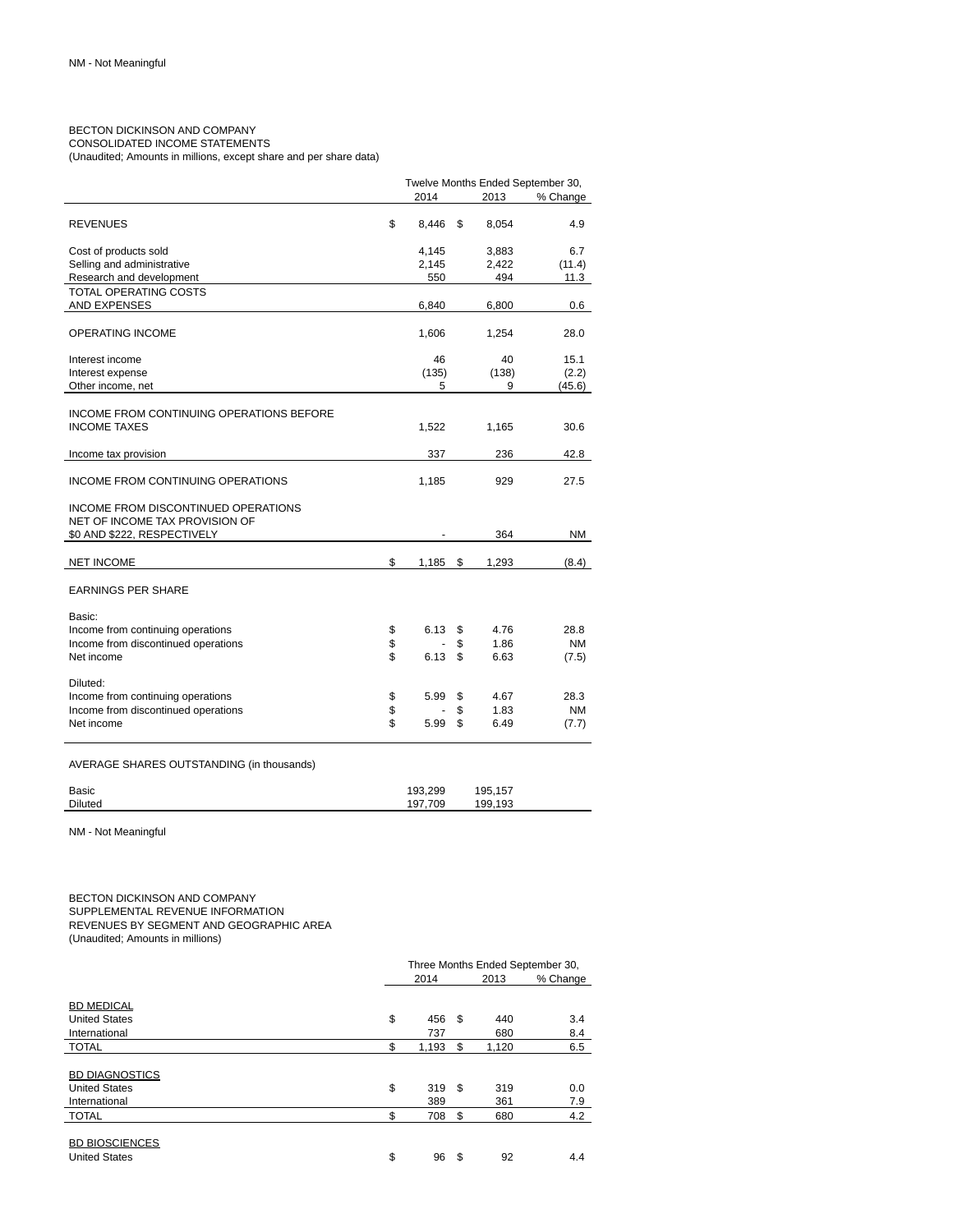| International         | 205         |   | 208   | (1.7) |
|-----------------------|-------------|---|-------|-------|
| <b>TOTAL</b>          | 301         |   | 300   | 0.2   |
|                       |             |   |       |       |
| <b>TOTAL REVENUES</b> |             |   |       |       |
| <b>United States</b>  | \$<br>871   | S | 851   | 2.3   |
| International         | 1.331       |   | 1.249 | 6.6   |
| <b>TOTAL</b>          | \$<br>2.202 |   | 2,101 | 4.8   |

BECTON DICKINSON AND COMPANY SUPPLEMENTAL REVENUE INFORMATION REVENUES BY SEGMENT AND GEOGRAPHIC AREA

(Unaudited; Amounts in millions)

| Twelve Months Ended September 30, |          |                |          |                |  |
|-----------------------------------|----------|----------------|----------|----------------|--|
|                                   | 2014     |                | 2013     | % Change       |  |
|                                   |          |                |          |                |  |
|                                   |          |                |          |                |  |
|                                   |          |                |          | 4.2            |  |
|                                   |          |                |          | 7.6            |  |
|                                   | 4,573    |                | 4,306    | 6.2            |  |
|                                   |          |                |          |                |  |
|                                   |          |                |          |                |  |
| \$                                | 1,251    | \$             | 1,272    | (1.7)          |  |
|                                   | 1,462    |                | 1,374    | 6.4            |  |
| \$                                | 2,713    | \$             | 2,646    | 2.5            |  |
|                                   |          |                |          |                |  |
|                                   |          |                |          |                |  |
| \$                                | 366      | \$             | 354      | 3.5            |  |
|                                   | 793      |                | 748      | 6.0            |  |
| \$                                | 1,159    | \$             | 1,102    | 5.2            |  |
|                                   |          |                |          |                |  |
|                                   |          |                |          |                |  |
| \$                                | 3,417    | \$             | 3,353    | 1.9            |  |
|                                   | 5,029    |                | 4,701    | 7.0            |  |
| \$                                | 8,446    | \$             | 8,054    | 4.9            |  |
|                                   | \$<br>\$ | 1,799<br>2,774 | \$<br>\$ | 1,727<br>2,579 |  |

BECTON DICKINSON AND COMPANY SUPPLEMENTAL REVENUE INFORMATION REVENUES BY BUSINESS SEGMENTS AND UNITS Three Months Ended September 30, (Unaudited; Amounts in millions)

|                                 | <b>United States</b> |     |    |      |          |  |
|---------------------------------|----------------------|-----|----|------|----------|--|
|                                 | 2014                 |     |    | 2013 | % Change |  |
|                                 |                      |     |    |      |          |  |
| <b>BD MEDICAL</b>               |                      |     |    |      |          |  |
| <b>Medical Surgical Systems</b> | \$                   | 257 | \$ | 252  | 1.9      |  |
| Diabetes Care                   |                      | 123 |    | 113  | 8.4      |  |
| <b>Pharmaceutical Systems</b>   |                      | 76  |    | 75   | 1.1      |  |
| <b>TOTAL</b>                    | \$                   | 456 | \$ | 440  | 3.4      |  |
|                                 |                      |     |    |      |          |  |
| <b>BD DIAGNOSTICS</b>           |                      |     |    |      |          |  |
| <b>Preanalytical Systems</b>    | \$                   | 171 | \$ | 170  | 0.4      |  |
| <b>Diagnostic Systems</b>       |                      | 148 |    | 149  | (0.4)    |  |
| <b>TOTAL</b>                    | \$                   | 319 | \$ | 319  | 0.0      |  |
|                                 |                      |     |    |      |          |  |
| <b>BD BIOSCIENCES</b>           | \$                   | 96  | \$ | 92   | 4.4      |  |
|                                 |                      |     |    |      |          |  |
| <b>TOTAL UNITED STATES</b>      | \$                   | 871 | \$ | 851  | 2.3      |  |

#### BECTON DICKINSON AND COMPANY SUPPLEMENTAL REVENUE INFORMATION REVENUES BY BUSINESS SEGMENTS AND UNITS Three Months Ended September 30, (continued) (Unaudited; Amounts in millions)

|                                 | International |      |     |      |          |            |           |  |  |  |
|---------------------------------|---------------|------|-----|------|----------|------------|-----------|--|--|--|
|                                 |               |      |     |      |          | % Change   |           |  |  |  |
|                                 |               | 2014 |     | 2013 | Reported | <b>FXN</b> | FX Impact |  |  |  |
|                                 |               |      |     |      |          |            |           |  |  |  |
| <b>BD MEDICAL</b>               |               |      |     |      |          |            |           |  |  |  |
| <b>Medical Surgical Systems</b> | \$            | 331  | \$. | 308  | 7.4      | 7.0        | 0.4       |  |  |  |
| Diabetes Care                   |               | 141  |     | 131  | 7.9      | 7.8        | 0.1       |  |  |  |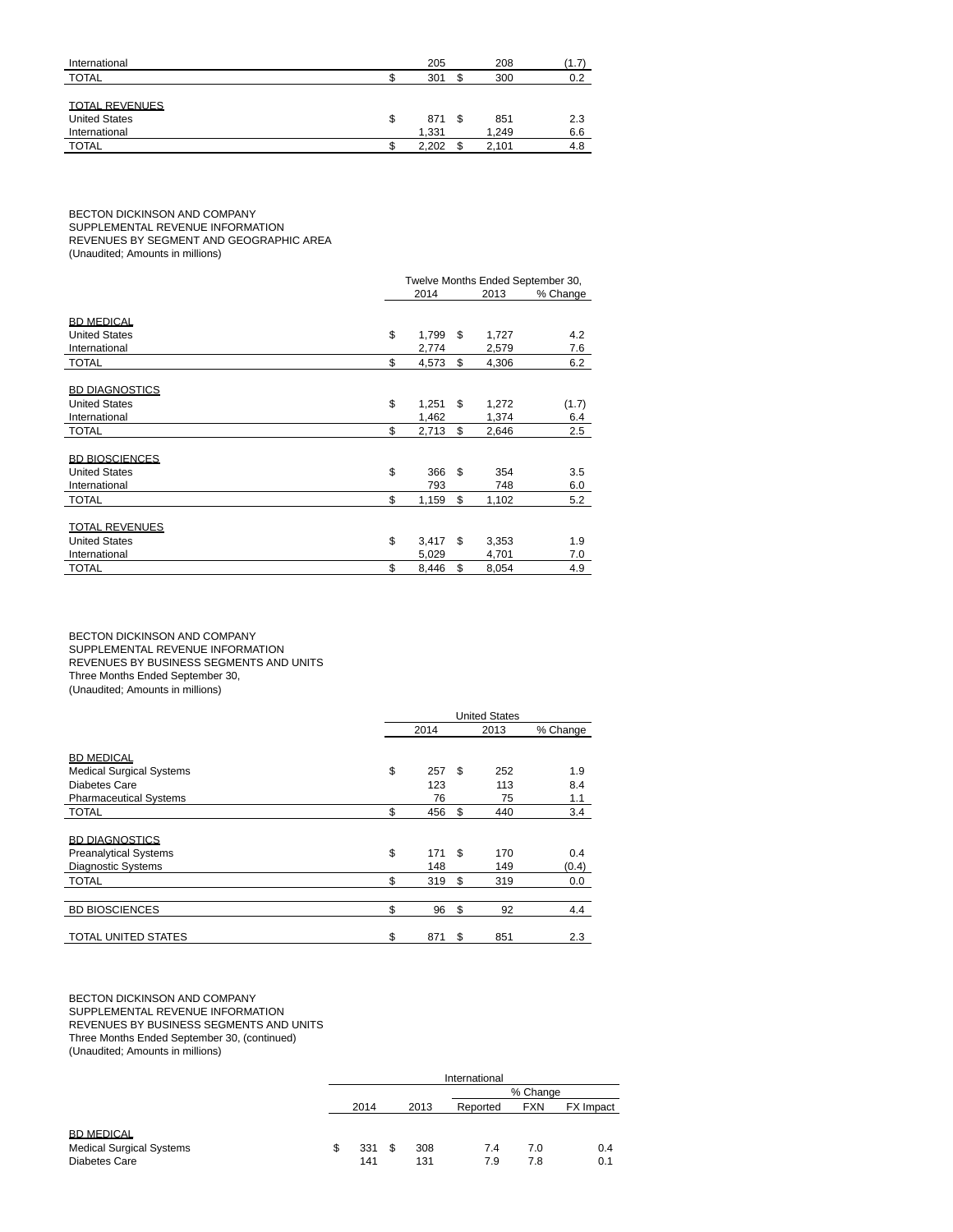|     | 265   |     | 241   | 9.9   | 8.8   | 1.1   |
|-----|-------|-----|-------|-------|-------|-------|
| \$  | 737   | \$  | 680   | 8.4   | 7.8   | 0.6   |
|     |       |     |       |       |       |       |
|     |       |     |       |       |       |       |
| \$  | 187   | \$. | 172   | 8.7   | 8.4   | 0.3   |
|     | 202   |     | 189   | 7.1   | 7.3   | (0.2) |
| \$  | 389   | \$. | 361   | 7.9   | 7.8   | 0.1   |
|     |       |     |       |       |       |       |
| \$  | 205   | \$  | 208   | (1.7) | (1.8) | 0.1   |
|     |       |     |       |       |       |       |
| \$. | 1.331 |     | 1.249 | 6.6   | 6.2   | 0.4   |
|     |       |     |       |       |       |       |

BECTON DICKINSON AND COMPANY SUPPLEMENTAL REVENUE INFORMATION

REVENUES BY BUSINESS SEGMENTS AND UNITS

Three Months Ended September 30, (continued)

(Unaudited; Amounts in millions)

|                                 | Total |       |     |       |          |            |           |  |  |  |
|---------------------------------|-------|-------|-----|-------|----------|------------|-----------|--|--|--|
|                                 |       |       |     |       | % Change |            |           |  |  |  |
|                                 |       | 2014  |     | 2013  | Reported | <b>FXN</b> | FX Impact |  |  |  |
| <b>BD MEDICAL</b>               |       |       |     |       |          |            |           |  |  |  |
| <b>Medical Surgical Systems</b> | \$    | 588   | \$. | 560   | 4.9      | 4.7        | 0.2       |  |  |  |
| Diabetes Care                   |       | 264   |     | 244   | 8.2      | 8.1        | 0.1       |  |  |  |
| <b>Pharmaceutical Systems</b>   |       | 341   |     | 316   | 7.8      | 7.0        | 0.8       |  |  |  |
| <b>TOTAL</b>                    | \$    | 1,193 | \$  | 1,120 | 6.5      | 6.1        | 0.4       |  |  |  |
| <b>BD DIAGNOSTICS</b>           |       |       |     |       |          |            |           |  |  |  |
| <b>Preanalytical Systems</b>    | \$    | 358   | \$  | 342   | 4.6      | 4.4        | 0.2       |  |  |  |
| <b>Diagnostic Systems</b>       |       | 350   |     | 338   | 3.8      | 3.9        | (0.1)     |  |  |  |
| <b>TOTAL</b>                    | \$    | 708   | \$  | 680   | 4.2      | 4.2        |           |  |  |  |
|                                 |       |       |     |       |          |            |           |  |  |  |
| <b>BD BIOSCIENCES</b>           | \$    | 301   | \$  | 300   | 0.2      | 0.1        | 0.1       |  |  |  |
| <b>TOTAL REVENUES</b>           | \$    | 2,202 | \$  | 2,101 | 4.8      | 4.6        | 0.2       |  |  |  |

BECTON DICKINSON AND COMPANY

SUPPLEMENTAL REVENUE INFORMATION

REVENUES BY BUSINESS SEGMENTS AND UNITS

Twelve Months Ended September 30,

(Unaudited; Amounts in millions)

|                                 | <b>United States</b> |       |    |       |          |  |  |
|---------------------------------|----------------------|-------|----|-------|----------|--|--|
|                                 |                      | 2014  |    | 2013  | % Change |  |  |
| <b>BD MEDICAL</b>               |                      |       |    |       |          |  |  |
| <b>Medical Surgical Systems</b> | \$                   | 1,016 | \$ | 983   | 3.4      |  |  |
| Diabetes Care                   |                      | 481   |    | 450   | 6.9      |  |  |
| <b>Pharmaceutical Systems</b>   |                      | 303   |    | 294   | 2.8      |  |  |
| <b>TOTAL</b>                    | \$                   | 1,799 | \$ | 1,727 | 4.2      |  |  |
|                                 |                      |       |    |       |          |  |  |
| <b>BD DIAGNOSTICS</b>           |                      |       |    |       |          |  |  |
| <b>Preanalytical Systems</b>    | \$                   | 678   | \$ | 666   | 1.7      |  |  |
| <b>Diagnostic Systems</b>       |                      | 573   |    | 606   | (5.3)    |  |  |
| <b>TOTAL</b>                    | \$                   | 1,251 | \$ | 1,272 | (1.7)    |  |  |
|                                 |                      |       |    |       |          |  |  |
| <b>BD BIOSCIENCES</b>           | \$                   | 366   | \$ | 354   | 3.5      |  |  |
|                                 |                      |       |    |       |          |  |  |
| TOTAL UNITED STATES             | \$                   | 3,417 | \$ | 3,353 | 1.9      |  |  |

#### BECTON DICKINSON AND COMPANY SUPPLEMENTAL REVENUE INFORMATION REVENUES BY BUSINESS SEGMENTS AND UNITS Twelve Months Ended September 30, (continued) (Unaudited; Amounts in millions)

|                                 | International |       |    |       |          |            |           |  |  |  |
|---------------------------------|---------------|-------|----|-------|----------|------------|-----------|--|--|--|
|                                 |               |       |    |       |          | % Change   |           |  |  |  |
|                                 |               | 2014  |    | 2013  | Reported | <b>FXN</b> | FX Impact |  |  |  |
|                                 |               |       |    |       |          |            |           |  |  |  |
| <b>BD MEDICAL</b>               |               |       |    |       |          |            |           |  |  |  |
| <b>Medical Surgical Systems</b> | \$            | 1,292 | \$ | 1.213 | 6.5      | 8.2        | (1.7)     |  |  |  |
| Diabetes Care                   |               | 557   |    | 519   | 7.2      | 8.9        | (1.7)     |  |  |  |
| <b>Pharmaceutical Systems</b>   |               | 926   |    | 847   | 9.3      | 6.5        | 2.8       |  |  |  |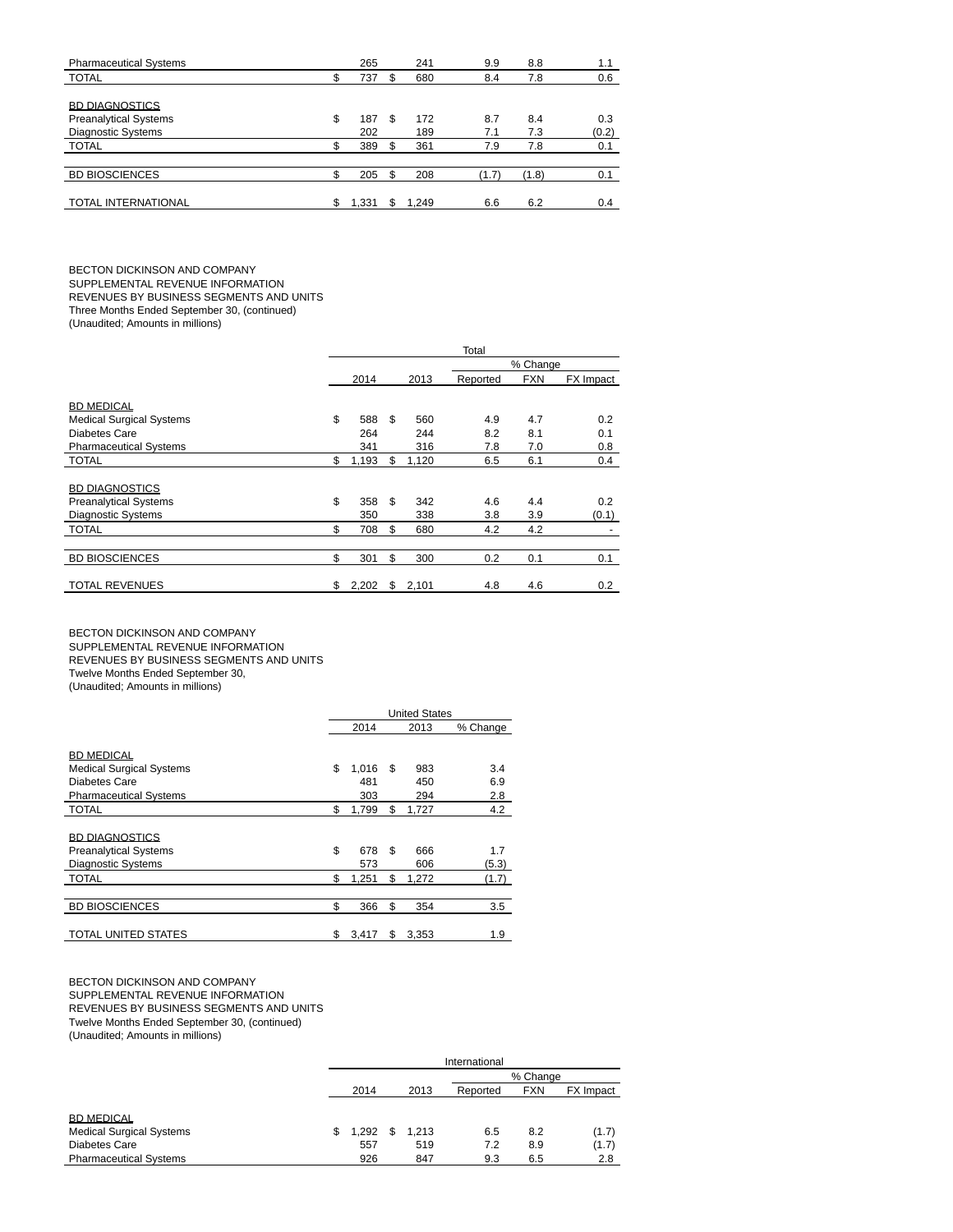| <b>TOTAL</b>                 | \$  | 2.774 | \$  | 2.579 | 7.6 | 7.8 | (0.2) |
|------------------------------|-----|-------|-----|-------|-----|-----|-------|
|                              |     |       |     |       |     |     |       |
| <b>BD DIAGNOSTICS</b>        |     |       |     |       |     |     |       |
| <b>Preanalytical Systems</b> | \$  | 734   | \$. | 686   | 7.0 | 8.3 | (1.3) |
| Diagnostic Systems           |     | 728   |     | 688   | 5.8 | 7.3 | (1.5) |
| <b>TOTAL</b>                 | S.  | 1,462 |     | 1.374 | 6.4 | 7.8 | (1.4) |
|                              |     |       |     |       |     |     |       |
| <b>BD BIOSCIENCES</b>        | c   | 793   | \$  | 748   | 6.0 | 6.5 | (0.5) |
|                              |     |       |     |       |     |     |       |
| <b>TOTAL INTERNATIONAL</b>   | \$. | 5.029 | \$. | 4.701 | 7.0 | 7.6 | (0.6) |

BECTON DICKINSON AND COMPANY SUPPLEMENTAL REVENUE INFORMATION REVENUES BY BUSINESS SEGMENTS AND UNITS Twelve Months Ended September 30, (continued)

(Unaudited; Amounts in millions)

|                                                                                    |                      |    |                | Total      |            |                |
|------------------------------------------------------------------------------------|----------------------|----|----------------|------------|------------|----------------|
|                                                                                    |                      |    |                |            | % Change   |                |
|                                                                                    | 2014                 |    | 2013           | Reported   | <b>FXN</b> | FX Impact      |
| <b>BD MEDICAL</b><br><b>Medical Surgical Systems</b><br>Diabetes Care              | \$<br>2,307<br>1.037 | \$ | 2,196<br>969   | 5.1<br>7.0 | 6.0<br>8.0 | (0.9)<br>(1.0) |
| <b>Pharmaceutical Systems</b>                                                      | 1,229                |    | 1,142          | 7.6        | 5.6        | 2.0            |
| <b>TOTAL</b>                                                                       | \$<br>4,573          | \$ | 4,306          | 6.2        | 6.3        | (0.1)          |
| <b>BD DIAGNOSTICS</b><br><b>Preanalytical Systems</b><br><b>Diagnostic Systems</b> | \$<br>1,412<br>1.301 | \$ | 1,352<br>1,294 | 4.4<br>0.6 | 5.1<br>1.4 | (0.7)<br>(0.8) |
| <b>TOTAL</b>                                                                       | \$<br>2,713          | \$ | 2,646          | 2.5        | 3.3        | (0.8)          |
|                                                                                    |                      |    |                |            |            |                |
| <b>BD BIOSCIENCES</b>                                                              | \$<br>1,159          | \$ | 1,102          | 5.2        | 5.5        | (0.3)          |
| <b>TOTAL REVENUES</b>                                                              | \$<br>8,446          | S  | 8,054          | 4.9        | 5.2        | (0.3)          |

BECTON DICKINSON AND COMPANY SUPPLEMENTAL REVENUE INFORMATION SAFETY REVENUES (Unaudited; Amounts in millions)

|                              | Three Months Ended September 30, |      |    |      |          |            |           |  |  |  |  |
|------------------------------|----------------------------------|------|----|------|----------|------------|-----------|--|--|--|--|
|                              |                                  |      |    |      |          | % Change   |           |  |  |  |  |
|                              |                                  | 2014 |    | 2013 | Reported | <b>FXN</b> | FX Impact |  |  |  |  |
| <b>TOTAL SAFETY REVENUES</b> |                                  |      |    |      |          |            |           |  |  |  |  |
| <b>United States</b>         | \$                               | 301  | S  | 303  | (0.8)    | (0.8)      |           |  |  |  |  |
| International                |                                  | 265  |    | 233  | 14.1     | 13.7       | 0.4       |  |  |  |  |
| <b>TOTAL</b>                 | \$                               | 566  | \$ | 536  | 5.7      | 5.5        | 0.2       |  |  |  |  |
| <b>BY SEGMENT</b>            |                                  |      |    |      |          |            |           |  |  |  |  |
| <b>BD</b> Medical            | \$                               | 287  | S  | 269  | 6.6      | 6.4        | 0.2       |  |  |  |  |
| <b>BD Diagnostics</b>        |                                  | 279  |    | 267  | 4.8      | 4.6        | 0.2       |  |  |  |  |
| <b>TOTAL</b>                 | \$                               | 566  | \$ | 536  | 5.7      | 5.5        | 0.2       |  |  |  |  |

|                              | Twelve Months Ended September 30, |    |       |          |            |           |  |  |  |  |  |
|------------------------------|-----------------------------------|----|-------|----------|------------|-----------|--|--|--|--|--|
|                              |                                   |    |       |          | % Change   |           |  |  |  |  |  |
|                              | 2014                              |    | 2013  | Reported | <b>FXN</b> | FX Impact |  |  |  |  |  |
| <b>TOTAL SAFETY REVENUES</b> |                                   |    |       |          |            |           |  |  |  |  |  |
| <b>United States</b>         | \$<br>1,207                       | \$ | 1.182 | 2.1      | 2.1        |           |  |  |  |  |  |
| International                | 1.016                             |    | 917   | 10.8     | 12.3       | (1.5)     |  |  |  |  |  |
| <b>TOTAL</b>                 | \$<br>2,223                       | S  | 2.099 | 5.9      | 6.6        | (0.7)     |  |  |  |  |  |
|                              |                                   |    |       |          |            |           |  |  |  |  |  |
| <b>BY SEGMENT</b>            |                                   |    |       |          |            |           |  |  |  |  |  |
| <b>BD</b> Medical            | \$<br>1,119                       | \$ | 1.045 | 7.1      | 7.8        | (0.7)     |  |  |  |  |  |
| <b>BD Diagnostics</b>        | 1.104                             |    | 1.054 | 4.7      | 5.4        | (0.7)     |  |  |  |  |  |
| <b>TOTAL</b>                 | \$<br>2,223                       | \$ | 2.099 | 5.9      | 6.6        | (0.7)     |  |  |  |  |  |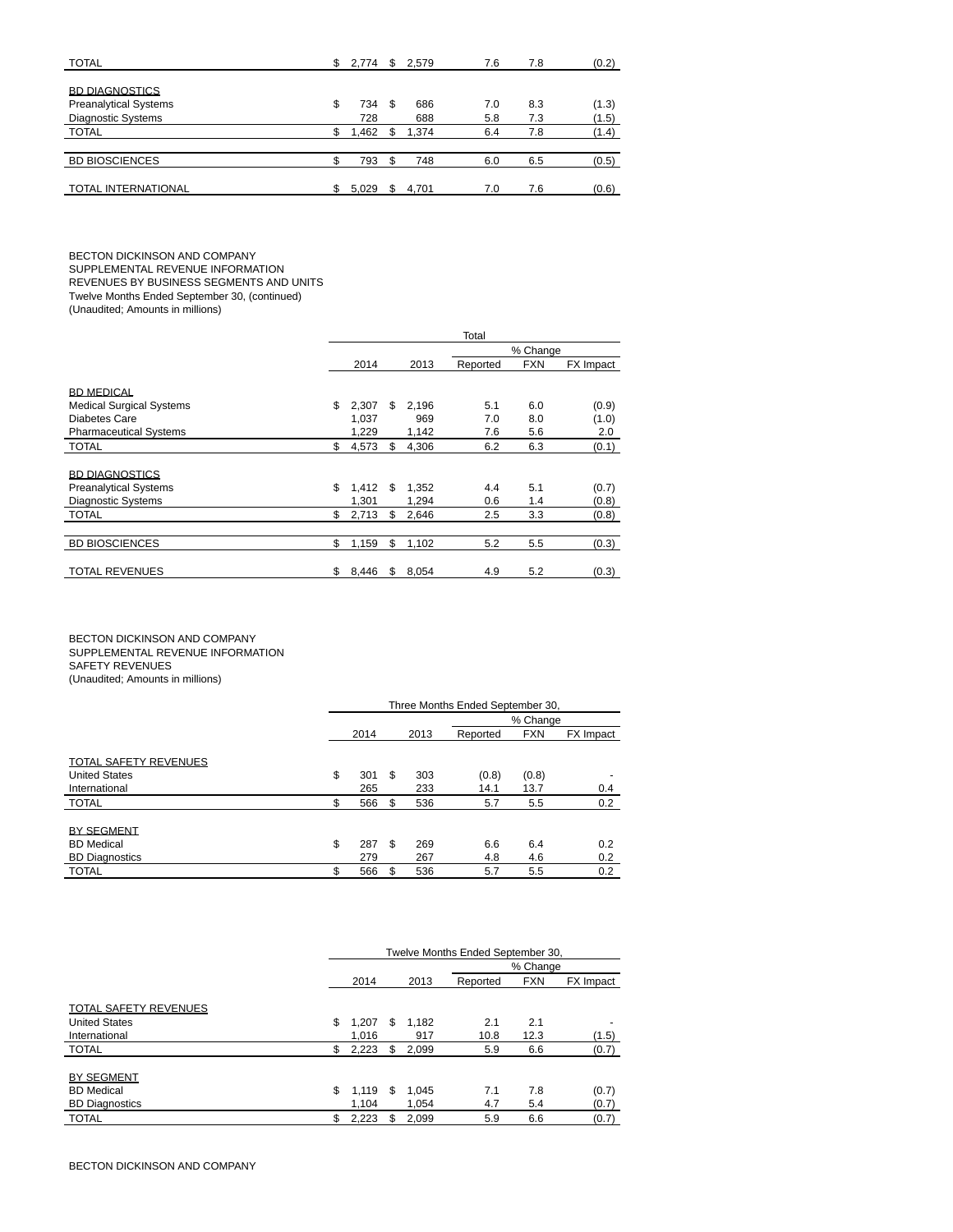|                                                                                                                                                                                                                                                                                                                                                                                                                                                                   | Three Months Ended September 30, |        |     |      |     |        |     |                                    |      |                                          |           |                                            |
|-------------------------------------------------------------------------------------------------------------------------------------------------------------------------------------------------------------------------------------------------------------------------------------------------------------------------------------------------------------------------------------------------------------------------------------------------------------------|----------------------------------|--------|-----|------|-----|--------|-----|------------------------------------|------|------------------------------------------|-----------|--------------------------------------------|
|                                                                                                                                                                                                                                                                                                                                                                                                                                                                   |                                  | 2014   |     | 2013 |     | Growth |     | Foreign<br>Currency<br>Translation |      | Foreign<br>Currency<br>Neutral<br>Change | Growth %  | Foreign<br>Currency<br>Neutral<br>Growth % |
| Reported Diluted Earnings per Share from Continuing Operations                                                                                                                                                                                                                                                                                                                                                                                                    | \$                               | 1.53   | \$  | 0.46 | S.  | 1.07   | \$  | (0.06)                             | - \$ | 1.13                                     | <b>NM</b> | <b>NM</b>                                  |
| Non-cash pension settlement charges associated with lump sum<br>benefit payments made primarily from the Company's U.S.<br>supplemental pension plan, as such payments exceeded the service<br>and interest components of the plan's pension cost in each year.<br>The charges also included settlement losses associated with certain<br>foreign pension plans. (\$3 million or \$2 million after-tax and \$6<br>million or \$4 million after-tax, respectively) |                                  | 0.01   |     | 0.02 |     |        |     |                                    |      |                                          |           |                                            |
| Adjustment to the carrying amount of an asset that is being held for<br>sale (\$5 million or \$3 million after-tax)                                                                                                                                                                                                                                                                                                                                               |                                  | 0.02   |     |      |     |        |     |                                    |      |                                          |           |                                            |
| Employee termination costs associated with a workforce reduction<br>(\$36 million or \$23 million after-tax)                                                                                                                                                                                                                                                                                                                                                      |                                  | 0.12   |     |      |     |        |     |                                    |      |                                          |           |                                            |
| Acquisition-related transaction costs incurred in connection with the<br>GenCell Biosystems and pending CareFusion acquisitions (\$6<br>million or \$4 million after-tax)                                                                                                                                                                                                                                                                                         |                                  | 0.02   |     |      |     |        |     |                                    |      |                                          |           |                                            |
| Revision to the estimated probable loss previously recorded as a<br>result of the decision to terminate a research and development<br>program in the Medical segment (\$4 million or \$2 million after-tax)                                                                                                                                                                                                                                                       |                                  | (0.01) |     |      |     |        |     |                                    |      |                                          |           |                                            |
| Charge associated with the unfavorable verdict returned in the<br>antitrust and false advertising lawsuit filed against the Company by<br>RTI (\$341 million or \$211 million after-tax)                                                                                                                                                                                                                                                                          |                                  |        |     | 1.06 |     |        |     |                                    |      |                                          |           |                                            |
| Adjusted Diluted Earnings per Share from Continuing Operations                                                                                                                                                                                                                                                                                                                                                                                                    | \$                               | 1.68   | \$. | 1.54 | \$. | 0.14   | \$. | (0.06)                             | -S   | 0.20                                     | 9.1%      | 13.0%                                      |

BECTON DICKINSON AND COMPANY SUPPLEMENTAL INFORMATION FY2014 Year-to-Date Reconciliation of Non-GAAP Financial Measures (Unaudited)

|                                                                                                                                                                                                                                                                                                                                                                                                                                                                   | Twelve Months Ended September 30, |        |    |         |  |           |  |                                    |  |                                          |          |                                            |
|-------------------------------------------------------------------------------------------------------------------------------------------------------------------------------------------------------------------------------------------------------------------------------------------------------------------------------------------------------------------------------------------------------------------------------------------------------------------|-----------------------------------|--------|----|---------|--|-----------|--|------------------------------------|--|------------------------------------------|----------|--------------------------------------------|
|                                                                                                                                                                                                                                                                                                                                                                                                                                                                   |                                   | 2014   |    | 2013    |  | Growth    |  | Foreign<br>Currency<br>Translation |  | Foreign<br>Currency<br>Neutral<br>Change | Growth % | Foreign<br>Currency<br>Neutral<br>Growth % |
| Reported Diluted Earnings per Share from Continuing Operations                                                                                                                                                                                                                                                                                                                                                                                                    | \$.                               | 5.99   | \$ | 4.67 \$ |  | $1.32$ \$ |  | $(0.22)$ \$                        |  | 1.54                                     | 28.3%    | 33.0%                                      |
| Write-off of capitalized product software and, to a lesser extent,<br>fixed assets primarily resulting from the discontinuance of an<br>instrument product development program in the Biosciences<br>segment (\$20 million or \$12 million after-tax)                                                                                                                                                                                                             |                                   | 0.06   |    |         |  |           |  |                                    |  |                                          |          |                                            |
| Cost associated with the decision to early terminate a European<br>distributor arrangement in the Diagnostics segment (\$11 million or<br>\$8 million after-tax)                                                                                                                                                                                                                                                                                                  |                                   | 0.04   |    |         |  |           |  |                                    |  |                                          |          |                                            |
| Gain from a cash distribution received from the sale of company, in<br>which BD had a small equity ownership (\$8 million or \$5 million after-tax)                                                                                                                                                                                                                                                                                                               |                                   | (0.03) |    |         |  |           |  |                                    |  |                                          |          |                                            |
| Charge associated with the decision to terminate a research and<br>development program in the Medical segment; the charge relates to<br>program asset write-offs and obligations (\$6 million or \$4 million after-tax)                                                                                                                                                                                                                                           |                                   | 0.02   |    |         |  |           |  |                                    |  |                                          |          |                                            |
| Non-cash pension settlement charges associated with lump sum<br>benefit payments made primarily from the Company's U.S.<br>supplemental pension plan, as such payments exceeded the service<br>and interest components of the plan's pension cost in each year.<br>The charges also included settlement losses associated with certain<br>foreign pension plans. (\$3 million or \$2 million after-tax and \$6<br>million or \$4 million after-tax, respectively) |                                   | 0.01   |    | 0.02    |  |           |  |                                    |  |                                          |          |                                            |
| Adjustment to the carrying amount of an asset that is being held for<br>sale (\$5 million or \$3 million after-tax)                                                                                                                                                                                                                                                                                                                                               |                                   | 0.02   |    |         |  |           |  |                                    |  |                                          |          |                                            |